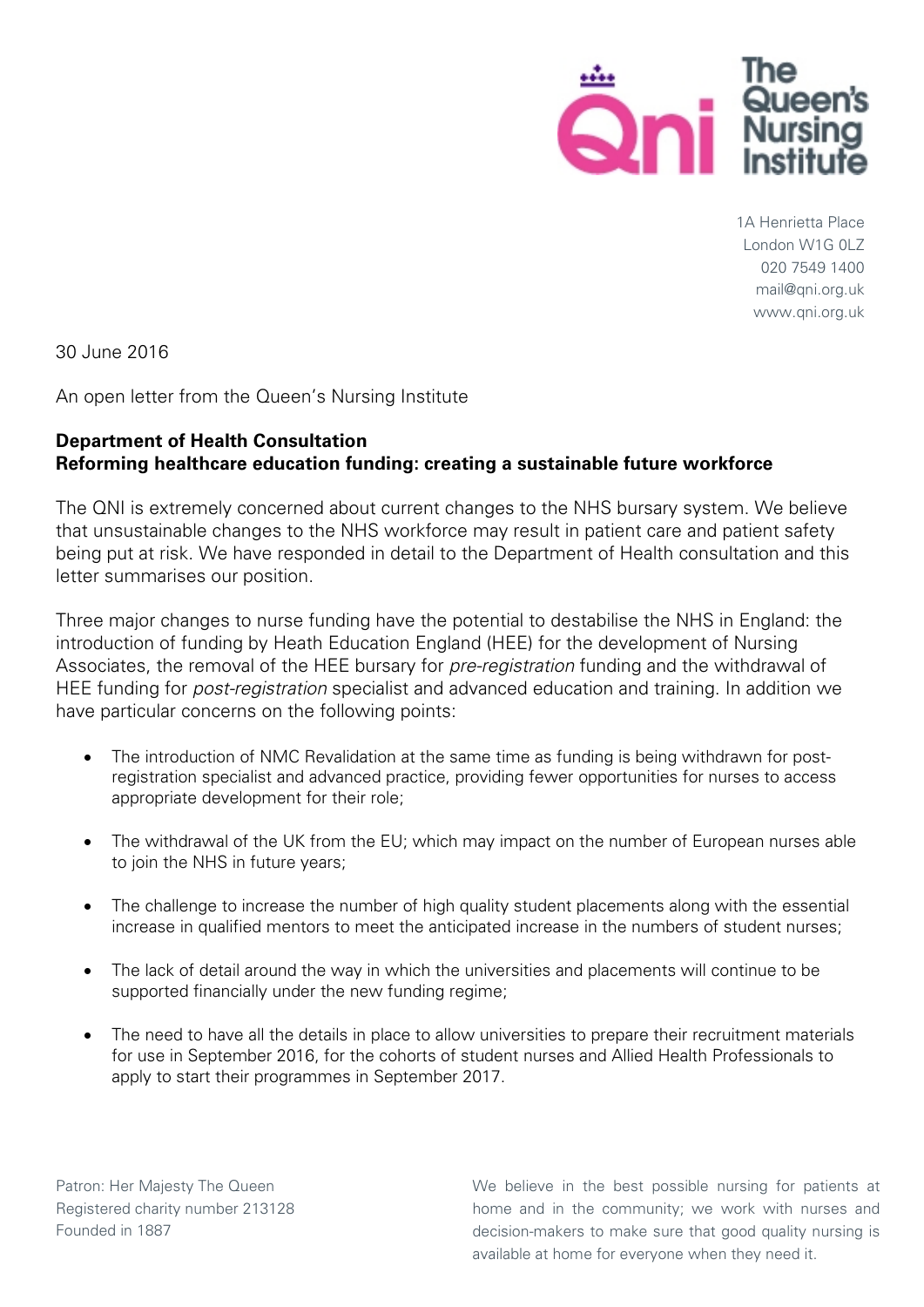## **Pre-registration nursing programmes**

The QNI believes that mature students will be deterred from applying in the same numbers as they do now and it is likely to become increasingly difficult to attract mature students into nursing. Areas which commonly recruit the mature students as a first destination will be disproportionately affected, including community and general practice.

Nursing students are more likely to be older (the average age is currently 28.5 years), female and require maternity support in comparison to the general student population. Therefore, we urge the government to provide the same level of support under the new arrangements as the current 12 month support available under the NHS Bursary Scheme. In addition, nursing students are required to study for more weeks each year than students studying for degrees which do not include a placement component or professional qualification, reducing their availability for paid employment to supplement other financial support.

In making these reforms to bring nurses, midwives and allied health professionals in line with their medical student colleagues, the Government's approach to the healthcare professions could be seen potentially discriminatory. For example:

- 1. When taking out a loan for their tuition fees, at £9,000 per year student nurses are paying **for the majority of the real cost** of their programme and there is no DH bursary for the last year of the programme.
- 2. When their medical colleagues take out a loan for their tuition fees, £9,000 per year covers **a small proportion of the real cost** of their programme and the DH provides a universal non-means tested bursary for the final year of the programme to cover all tuition fees for medical students.

After qualifying, it is recognised that medical students are likely to go on to have much greater earning power that their nursing colleagues and will pay back their student loans much sooner.

As well as being a barrier to student nurses studying in London, rising accommodation costs have led to an increase in registered nurse vacancies, threatening placement capacity and workforce supply. A survey by the Royal College of Nursing found that 40% of London nurses expect to leave the capital by 2021 because housing costs are so high (RCN, 2016).

Even with the bursary scheme in place and no tuition fees, universities already have difficulties recruiting students to adult nursing and mental health nursing programmes. It is not possible to imagine how universities will attract more students when even the most highly rated universities struggle to meet HEE contracted numbers, as well as find high quality placements and suitably qualified mentors.

A further point is that just because the figures show there are three applicants for every place does not mean that all those applying for a place meet the entry requirements. HEE states that **values-based recruitment** should be used to recruit students. It is vital that nursing students have the values and behaviours to provide high quality, safe and compassionate care, particularly following the recommendations of the Francis Report (Francis, 2013). As universities strive to meet higher targets following the proposed funding reforms, there is a risk that nursing courses will enter clearing and universities will lower their entry requirements.